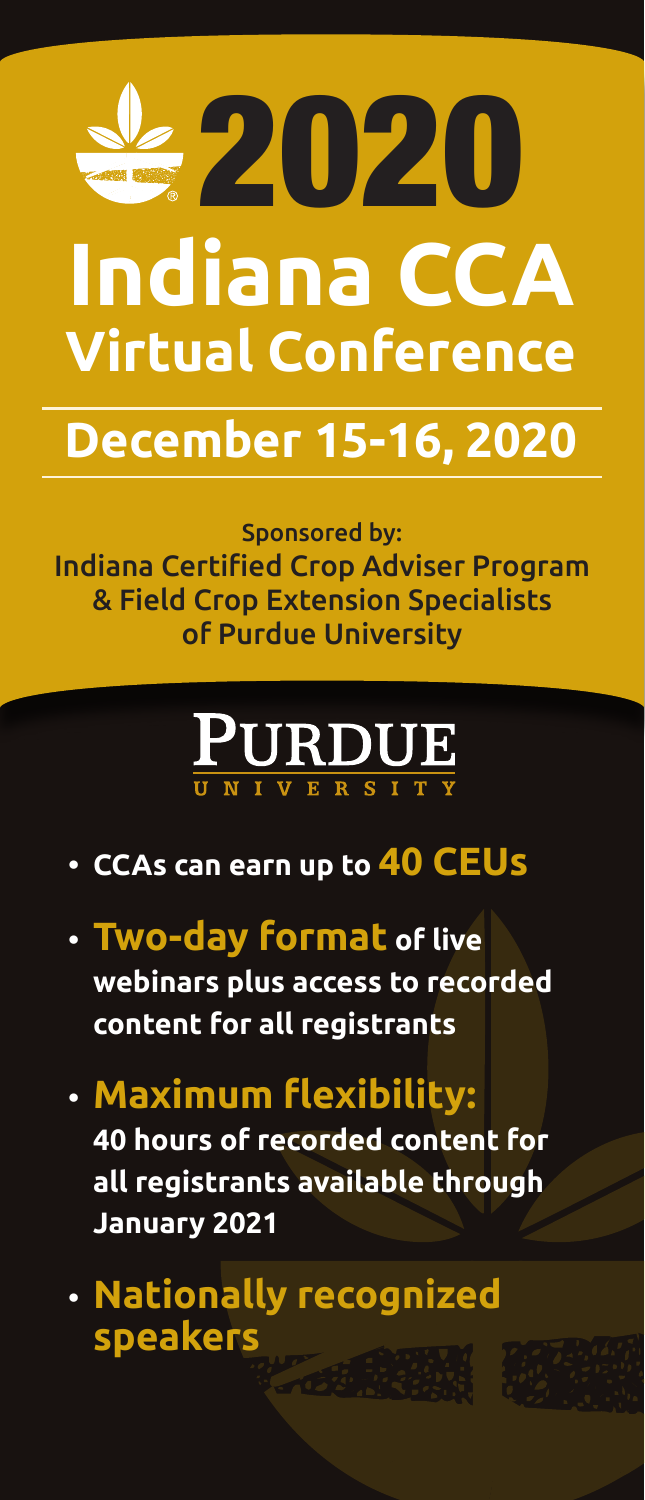|                               | <b>CROP</b><br><b>MANAGEMENT</b>                                                                                                                                                                                                                                                                                                                                                                                                                                                                                                                                                                                                                                                                                                                                                                                                                                                                                                                                                                                                                                                                                                                                                                            | <b>High Impact Meteorology and Production</b><br><b>Agriculture</b>                                | <b>Eric Snodgrass</b><br><b>Nutrien Ag</b><br>Solutions |  |  |
|-------------------------------|-------------------------------------------------------------------------------------------------------------------------------------------------------------------------------------------------------------------------------------------------------------------------------------------------------------------------------------------------------------------------------------------------------------------------------------------------------------------------------------------------------------------------------------------------------------------------------------------------------------------------------------------------------------------------------------------------------------------------------------------------------------------------------------------------------------------------------------------------------------------------------------------------------------------------------------------------------------------------------------------------------------------------------------------------------------------------------------------------------------------------------------------------------------------------------------------------------------|----------------------------------------------------------------------------------------------------|---------------------------------------------------------|--|--|
| $9:00-$<br>9:50am             | The science of weather prediction is rapidly advancing. New computing technologies, high-<br>resolution satellite imagery, and increased weather observations are increasing our ability to<br>manage in-season weather risk. Yet weather prediction has its limits, and as we chase yields and<br>profitability, fluctuations in weather during the growing season force growers to constantly adjust<br>their strategies. In this talk, we will discuss the dominant weather factors that cause yield variance<br>across the cornbelt. We will first focus on low-frequency, high impact events like hail, wind, and<br>tornado damage before discussing broader threats from flood and drought. We will discuss weather<br>patterns that lead to high yields and also discuss the patterns that impact operations and reduce<br>yield. We will discuss long term changes in the length of the growing season, total precipitation,<br>and precipitation intensity. We will discuss the limits of predictability and learn about pre-season<br>indicators of adverse weather conditions. Finally, we will discuss the South American growing<br>season and its potential production over the next decade. |                                                                                                    |                                                         |  |  |
| $10:00 -$<br>10:50am          | <b>NUTRIENT</b><br><b>MANAGEMENT</b>                                                                                                                                                                                                                                                                                                                                                                                                                                                                                                                                                                                                                                                                                                                                                                                                                                                                                                                                                                                                                                                                                                                                                                        | <b>Fertilizer Decisions - Agronomic to Economic</b>                                                | <b>Robert Mullen</b><br>Nutrien                         |  |  |
|                               | This presentation will cover economic considerations for agronomic decisions. The focus will be on<br>nitrogen, phosphorus, and potassium exclusively.                                                                                                                                                                                                                                                                                                                                                                                                                                                                                                                                                                                                                                                                                                                                                                                                                                                                                                                                                                                                                                                      |                                                                                                    |                                                         |  |  |
| $11:OO-$<br>11:50am           | <b>PEST</b><br><b>MANAGEMENT</b>                                                                                                                                                                                                                                                                                                                                                                                                                                                                                                                                                                                                                                                                                                                                                                                                                                                                                                                                                                                                                                                                                                                                                                            | <b>Protecting Crop Yield: Weed Control Dos and</b><br><b>Don'ts</b>                                | <b>Christy Sprague</b><br>Michigan State<br>University  |  |  |
|                               | The economic sustainability of any farm is dependent on maximizing crop yield. The number one<br>pest that impacts yield is weeds. Several factors can affect a crops ability to compete with weeds:<br>variety selection, planting date, row width, and plant population. Additionally, weed type, density,<br>and time of weed emergence can influence yield. This session will focus on management strategies<br>that will maximize weed control without impacting yield.                                                                                                                                                                                                                                                                                                                                                                                                                                                                                                                                                                                                                                                                                                                                |                                                                                                    |                                                         |  |  |
| $12:00 -$<br>12:50pm          | <b>BUSINESS MEETING</b>                                                                                                                                                                                                                                                                                                                                                                                                                                                                                                                                                                                                                                                                                                                                                                                                                                                                                                                                                                                                                                                                                                                                                                                     |                                                                                                    |                                                         |  |  |
| $1:00-$<br>1:50pm             | <b>SOIL &amp; WATER</b><br>MANAGEMENT                                                                                                                                                                                                                                                                                                                                                                                                                                                                                                                                                                                                                                                                                                                                                                                                                                                                                                                                                                                                                                                                                                                                                                       | Soil Health: Opening the Black Box in Specialty<br><b>Crop Production Systems</b>                  | <b>Lori Hoagland</b><br>Purdue<br>University            |  |  |
|                               | Soil health is now widely regarded as the foundation for sustainable production systems. This<br>presentation will provide evidence to support this assertion by summarizing results of recent studies<br>demonstrating clear relationships between soil management practices, soil microbial communities,<br>nutrient cycling and susceptibility of crops to plant and human pathogens. Strategies that growers<br>can use to improve the health of their soils and better support beneficial microbial inoculants will<br>also be covered.                                                                                                                                                                                                                                                                                                                                                                                                                                                                                                                                                                                                                                                                |                                                                                                    |                                                         |  |  |
| $2:00-$<br>2:50 <sub>pm</sub> | <b>SPECIALTY</b><br><b>SESSION (CROP</b><br><b>MANAGEMENT)</b>                                                                                                                                                                                                                                                                                                                                                                                                                                                                                                                                                                                                                                                                                                                                                                                                                                                                                                                                                                                                                                                                                                                                              | <b>Timeliness of Field Operations: How Planning</b><br><b>Crop Rotations with Knowledge is Key</b> | <b>Bryce Irlbeck</b><br>AgriSecure                      |  |  |
|                               | Many farmers in the Midwest are looking for ways to increase profits on their family farms. Organic<br>row crop production can be the answer. But take note: realizing financial rewards requires a solid<br>plan and outstanding execution powered by a systems-based approach. In this talk, 5th-generation<br>organic farmer Bryce Irlbeck covers the importance of balancing economics, agronomics, and<br>management. In particular, he demonstrates how agronomics supported by the right crop rotations<br>are the foundation for long-term success with organic farming.                                                                                                                                                                                                                                                                                                                                                                                                                                                                                                                                                                                                                            |                                                                                                    |                                                         |  |  |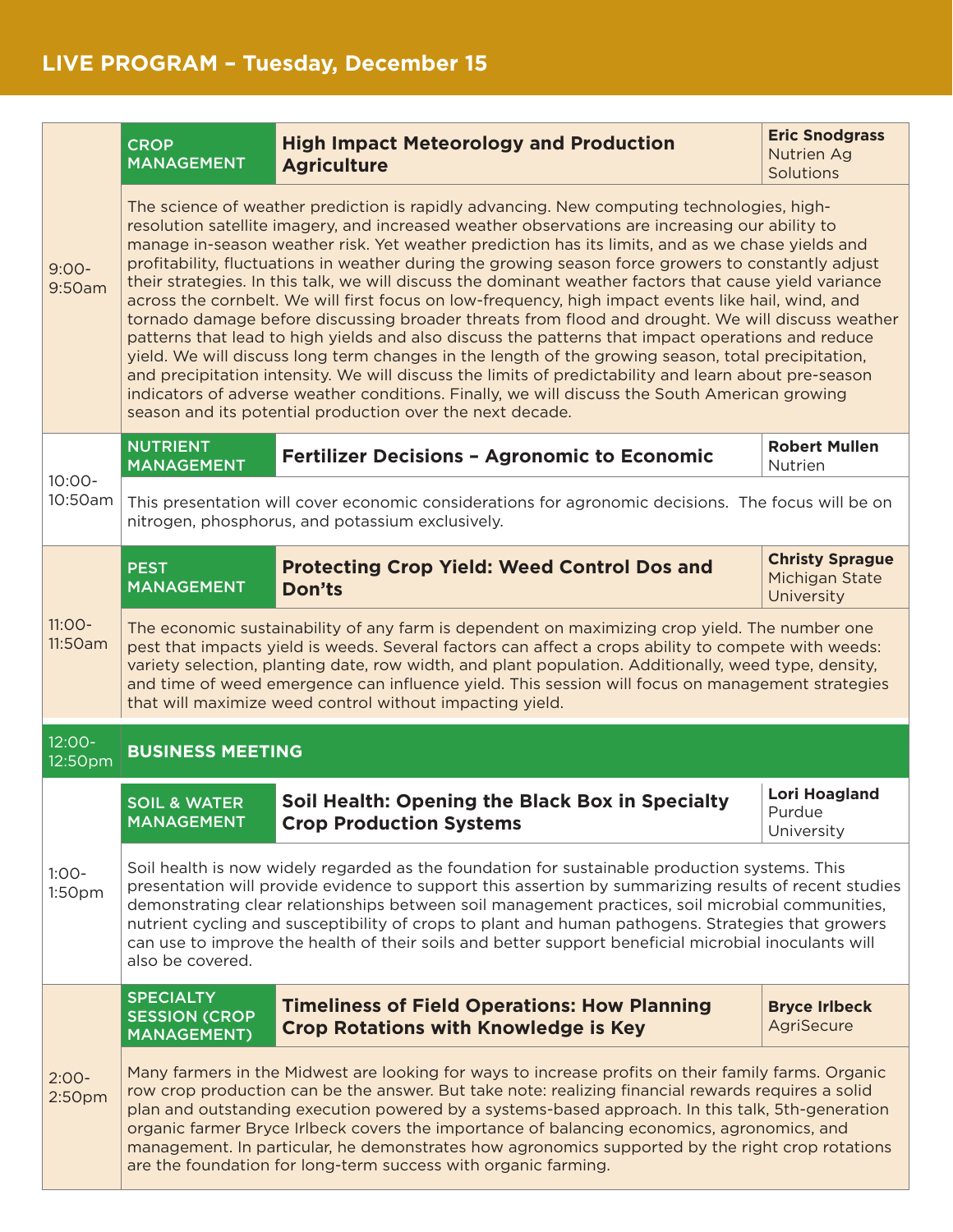| $9:00-$<br>9:50am             | <b>CROP</b><br><b>MANAGEMENT</b>                                                                                                                                                                                                                                                                                                                                                                                                                                                                                                                       | <b>21st Century Climate Change: How Will it Really</b><br><b>Impact U.S. Corn Growers?</b>                                                                   | <b>Jeffrey Schussler</b><br>Schussler<br>Ag Research<br>Solutions                  |  |  |
|-------------------------------|--------------------------------------------------------------------------------------------------------------------------------------------------------------------------------------------------------------------------------------------------------------------------------------------------------------------------------------------------------------------------------------------------------------------------------------------------------------------------------------------------------------------------------------------------------|--------------------------------------------------------------------------------------------------------------------------------------------------------------|------------------------------------------------------------------------------------|--|--|
|                               | Global climate change may impact various environmental factors that influence the yield potential<br>of corn grown in the U.S. While some of these factors may trend negative, others have positively<br>pushed yield trends in corn over the last 50 years. In this presentation, both negative and positive<br>impacts of global climate change on U.S. corn production will be discussed. Strategies to optimize<br>crop production during 21st century climate change through applied research and on-farm<br>management options will be outlined. |                                                                                                                                                              |                                                                                    |  |  |
| $10:00 -$<br>10:50am          | <b>NUTRIENT</b><br><b>MANAGEMENT</b>                                                                                                                                                                                                                                                                                                                                                                                                                                                                                                                   | <b>Nitrogen Fixation: New Opportunities &amp; Potential</b><br><b>Contributions to your Cropping System Nitrogen</b><br><b>Budget &amp; Fertilizer Needs</b> | <b>Mike Castellano</b><br>Iowa State<br>University                                 |  |  |
|                               | Would you like to produce 15% more corn with 30% less nitrogen fertilizer? In the upper Midwest,<br>that is the average difference in grain yield and optimum nitrogen fertilizer rate between corn<br>following corn and corn following soybeans. Where does this yield and nitrogen come from?<br>The soybean nitrogen credit? We will explore the source of the soybean nitrogen credit and<br>opportunities for biological fixation of atmospheric nitrogen to contribute to your nitrogen needs.                                                  |                                                                                                                                                              |                                                                                    |  |  |
| $11:OO-$<br>11:50am           | <b>PEST</b><br><b>MANAGEMENT</b>                                                                                                                                                                                                                                                                                                                                                                                                                                                                                                                       | <b>Comparison of Dicamba &amp; 2, 4-D Choline Off-</b><br><b>Target Movement and Sensitivity to High-Value</b><br><b>Specialty Crops</b>                     | <b>Stephen Meyers</b><br>& Bryan Young<br>Purdue<br>University                     |  |  |
|                               | Both the Xtend and Enlist soybean systems have key herbicide and trait approvals for the 2021<br>season. One popular discussion point of these systems continues to be the potential for off-target<br>movement (OTM) of the improved dicamba formulations versus 2,4-D choline. This presentation will<br>share recent research comparing OTM of these herbicides and the sensitivity of high-value specialty<br>crops to dicamba and 2,4-D.                                                                                                          |                                                                                                                                                              |                                                                                    |  |  |
| $12:00 -$<br>12:50pm          | <b>BUSINESS MEETING</b>                                                                                                                                                                                                                                                                                                                                                                                                                                                                                                                                |                                                                                                                                                              |                                                                                    |  |  |
| $1:00-$<br>1:50 <sub>pm</sub> | <b>SOIL &amp; WATER</b><br><b>MANAGEMENT</b>                                                                                                                                                                                                                                                                                                                                                                                                                                                                                                           | <b>Economics of Cover Crops</b>                                                                                                                              | <b>Alan Weber</b><br>Marc-IV                                                       |  |  |
|                               | The reasons producers incorporate cover crops into their rotation is as varied as their responses on<br>how it may impact profits. In this session learn how different cover crop management scenarios<br>may impact farm profitability with specific examples from a Midwest diversified crop and livestock<br>operation.                                                                                                                                                                                                                             |                                                                                                                                                              |                                                                                    |  |  |
| $2:00-$<br>2:50 <sub>pm</sub> | <b>SPECIALTY</b><br><b>SESSION</b>                                                                                                                                                                                                                                                                                                                                                                                                                                                                                                                     | <b>Management of Soil Borne Diseases of Soybean</b>                                                                                                          | <b>Marty Chilvers &amp;</b><br><b>Austin McCoy</b><br>Michigan State<br>University |  |  |
|                               | Soil borne diseases pose a significant threat to stand establishment and can result in yield reducing<br>root rot. We will discuss ROI of seed treatments, and research seeking to better understand the<br>cause of seedling disease and when and where seed treatments pay. With emphasis on research<br>focused on oomycetes (Pythium and Phytophthora) and fungal diseases including Fusarium<br>virguliforme which causes soybean sudden death syndrome.                                                                                          |                                                                                                                                                              |                                                                                    |  |  |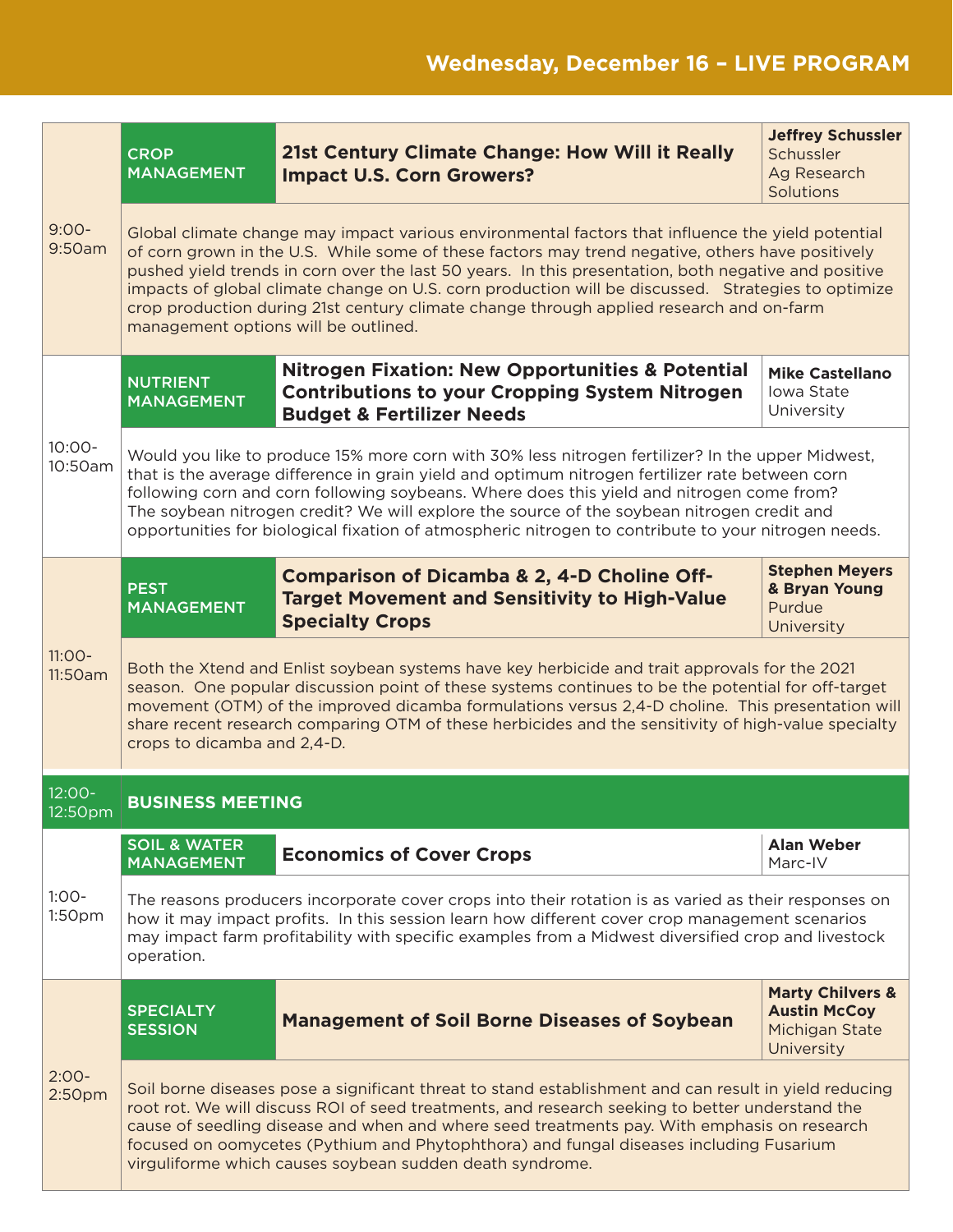#### **SOIL & WATER MANAGEMENT**

#### **Agronomic practices to reduce from ag production fields in the Western Lake Erie Basin**

Session will discuss current findings on linkage of nutrients losses at edge of field to water quality impacts. Results will include discussion of 4R Nutrient Stewardship and other edge of field practices. Participants will have a better understanding of some agronomic and landscape features that impact nutrient losses and potential conservation practices to mitigate these losses.

*Greg LaBarge* The Ohio State University

#### **The Progression of Next Generation Cover Crop Management to Increase Crop Production and Advance Water Quality**

Cover crop adoption in the Midwest has significantly increased within the last decade. However, critical questions remain that relate to impacts of cover crop management on nitrogen availability, cash crop production, and water quality. Therefore, this presentation will share results of Dr. Armstrong's investigation of next generation cover crop management to increase crop production, while advancing water quality.

*Shalamar Armstrong* Purdue University

*Bill Johnson* Purdue University

#### **Humics, Biologicals, Biochar and Other "Additions" to Soil**

The presentation introduces the use of biological stimulants in soil. Motivation to use the diverse portfolio of products available based on market demand is reviewed and along with a few examples of how these projects are intended to work. Although interest in this field is strong, on farm results are highly variable including negative responses. In addition to the use of biological stimulants, the use of biochar applied to soil is introduced. The properties of biochar are reviewed along with a discussion about when it is appropriate to use biochar as a soil amendment.

*Cliff Johnston* Purdue University

#### **In-Field Diagnostic Tools to Assess Soil Function**

As crop consultants, it is important to be able to evaluate not only field crops but also strategically utilize soil diagnostics to evaluate soil function. Proper soil function is essential to water infiltration, nutrient cycling and many other key processes that occur in our soil ecosystem. To fully understand soil function, we need to start with a better understanding of soil health because soil, like humans, cannot function to its fullest potential if it is not healthy. This session will go through key diagnostic tools that can be used in field to assist farmers in better understand what soil functions they are lacking and suggestions to build soil health to improve function.

*Stephanie McLain* USDA/NRCS

*Joe Rorick* Conservation Cropping Systems Initiative

#### **Programs and Payments to Implement Conservation Practices**

Implementation of conservation best management practices can be enhanced by payments from different programs. These unique Partnerships between public and private conservation organizations allows farmers to explore the installation of practices necessary to address items such as soil degradation, water quality, wildlife and to build climate resilience.

*Tony Bailey* USDA - NRCS

#### **Soil Health: Opening the Black Box in Specialty Crop Production Systems**

Soil health is now widely regarded as the foundation for sustainable production systems. This presentation will provide evidence to support this assertion by summarizing results of recent studies demonstrating clear relationships between soil management practices, soil microbial communities, nutrient cycling and susceptibility of crops to plant and human pathogens. Strategies that growers can use to improve the health of their soils and better support beneficial microbial inoculants will also be covered.

*Lori Hoagland* Purdue University

#### **Economics of Cover Crops**

The reasons producers incorporate cover crops into their rotation is as varied as their responses on how it may impact profits.In this session learn how different cover crop management scenarios may impact farm profitability with specific examples from a Midwest diversified crop and livestock operation.

*Alan Weber* Marc-IV

#### **CROP MANAGEMENT**

#### **Crop Roots & Soil Water Availability**

In the first part of my presentation, I will present experimental results on crop roots from a variety of soils. The data will include a) speed of root growth, b) maximum depth, c) factors affecting root growth, d) root mass and its distribution and how root mass is related to crop yields. In the second part, I will use a well calibrated simulation model (APSIM) and measured soil moisture data to shed light into complex questions regarding a) water availability in soils with and without the influence of shallow water table, b) water uptake by soil layer and c) the relationship between evapotranspiration and yield.

*Sotirios Archontoulis* Iowa State University

#### **Advancements in Farm Equipment and Ag Tech in Support of Digital Ag**

Digital agriculture continues to rapidly evolve globally. Currently, there are over 150, commercial digital technology offerings in North America with these technologies requiring access to farmer data to provide information and services back to the farm operation. At the same time, agriculture technology is advancing in particular for the application of nutrients and other inputs. This presentation will cover current agriculture technologies and how they provide farmers contemporary approaches for the placement of inputs, in particular nutrients. Further, survey results will be shared on the adoption of digital technologies by US farmers along with challenges they face on creating value back to the farm.

*John Fulton*

The Ohio State University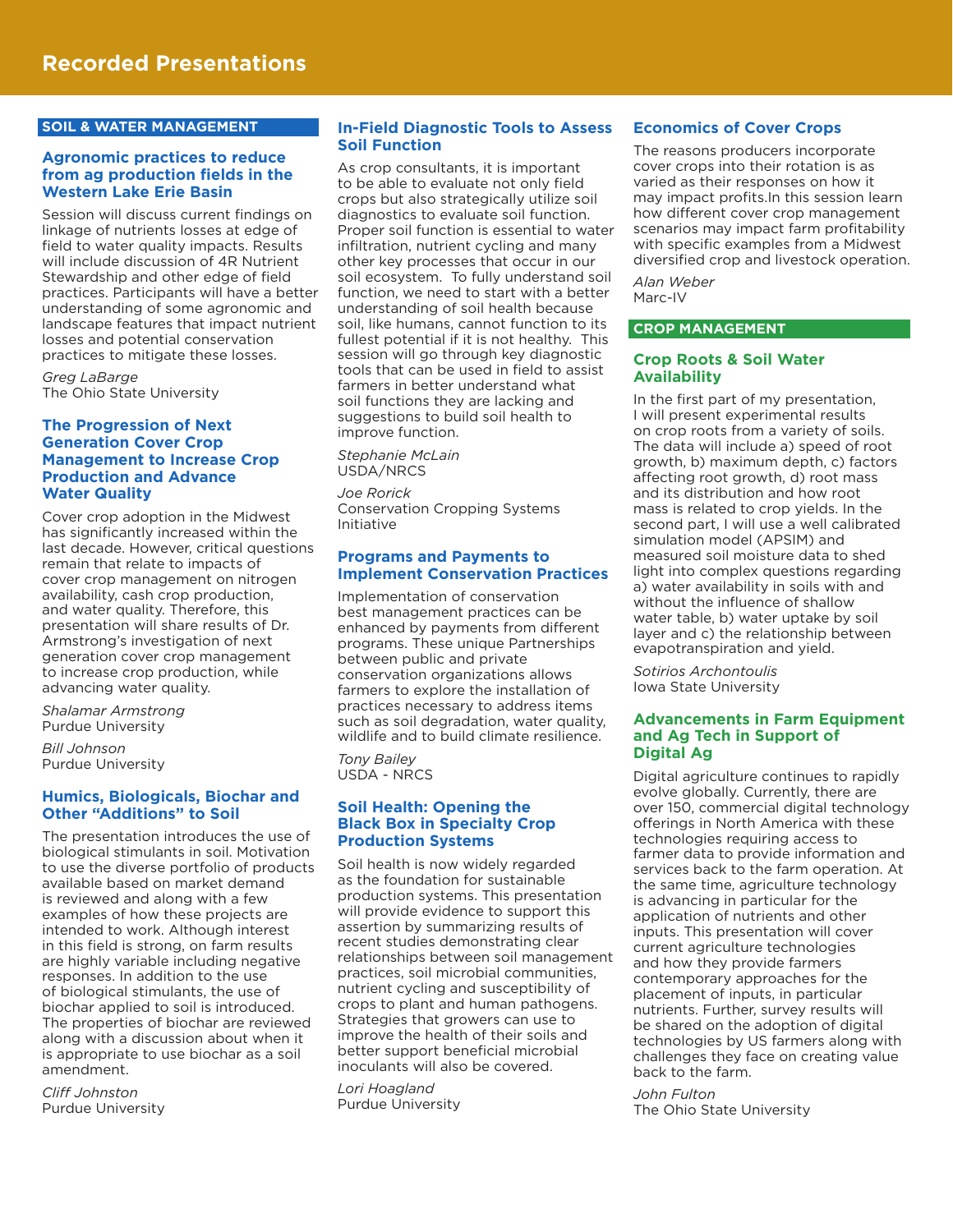#### **Assessing Soybean Canopy with UAVs**

Our research is determining the ability of sUAS to assess soybean stands as it relates to optimal plant population and growth stage. We describe our processes for assessing soybean plant stands with sUAS imagery and vegetative indices with the promising results centered around minimal canopy coverage by growth stage with practical flight patterns. Optimizing corn foliar fungicide applications can be particularly challenging due to field and crop-based limitations that affect coverage and timing with ground and aerialequipment. Drone fungicide application technology will be discussed in this presentation, with a focus on fungicide efficacy of these applications. Benefits and limitations of the technology will be discussed.

*Shaun Casteel* Purdue University

*Kiersten Wise* University of Kentucky

#### **Relative Profitability of Conventional and Organic Crop Rotations**

This presentation will provide an overview of the National Organic Program, organic transition and certification process, and considerations in transition and organic grain crop rotations. Historical crop yields, gross revenue, total expense, and net returns for conventional and organic crop enterprises will be compared. We will also use recently developed crop budgets to compare the crop breakeven prices and rotation net returns of a conventional and organic corn/soybean/wheat crop rotation.

*Michael Langemeier* Purdue University

*Michael O'Donnell* Purdue University

#### **Practical On-Farm Research: Why & How**

Interest among farmers and their consultants for conducting field scale on-farm research has grown with the availability and adoption of a range of precision agriculture technologies that lessen the logistics of conducting many types of trials. However, conducting sound field research is not just about simpler logistics. It also requires an understanding and appreciation for the statistical and practical details of designing the trial, collecting the data, yield monitor calibration, yield data processing and cleaning, and fundamental statistical analysis.

*Bob Nielsen* Purdue University

#### **High-Throughput Phenotyping Technologies in Crop Improvement**

Significant advances have been made in our understanding of the genes that contribute to crop performance; however, more work is needed to determine how phenotypes or traits emerge from the interaction of genome and environment. To address this question, multidisciplinary research teams representing the Colleges of Agriculture and Engineering and the Purdue Polytechnic at Purdue University are developing aerial and ground-based sensor platforms for growth chamber, greenhouse, and field-based studies of the plant phenome. New sensors and sensor platforms, novel georeferencing techniques, and sophisticated image and data analysis methods (e.g., feature extraction, image segmentation) are being developed to quantify variation in plot- and plant-level traits. These measurements provide insights into research plot and field quality, field equipment performance, genotype productivity, physiological plasticity, and spatial variability. Plant breeders are using these and other "omics" tools to address the complex challenges of global food security through collaborative and crossdisciplinary research.

*Mitch Tuinstra* Purdue University

#### **High Impact Meteorology and Production Agriculture**

The science of weather prediction is rapidly advancing. New computing technologies, high-resolution satellite imagery, and increased weather observations are increasing our ability to manage in-season weather risk. Yet weather prediction has its limits, and as we chase yields and profitability, fluctuations in weather during the growing season force growers to constantly adjust their strategies. We will discuss the dominant weather factors that cause yield variance across the cornbelt. We will first focus on low-frequency, high impact events like hail, wind, and tornado damage before discussing broader threats from flood and drought. We will discuss weather patterns that lead to high yields and also discuss the patterns that impact operations and reduce yield. We will discuss long term changes in the length of the growing season, total precipitation, and precipitation intensity. We will discuss the limits of predictability and learn about preseason indicators of adverse weather conditions. Finally, we will discuss the South American growing season and its potential production over the next decade.

*Eric Snodgrass* Nutrien Ag Solutions

#### **21st Century Climate Change: How Will it Really Impact U.S. Corn Growers?**

Global climate change may impact various environmental factors that influence the yield potential of corn grown in the U.S. While some of these factors may trend negative, others have positively pushed yield trends in corn over the last 50 years. In this presentation, both negative and positive impacts of global climate change on U.S. corn production will be discussed. Strategies to optimize crop production during 21st century climate change through applied research and on-farm management options will be outlined.

*Jeffrey Schussler* Schussler Ag Research Solutions

#### **NUTRIENT MANAGEMENT**

#### **K & Soil Clay**

North Dakota was primarily a wheat state until the early 1990's. A string of wheat crop failures due to disease and insects, and the simultaneous development of early-maturing corn and soybean varieties, as well as the ease of weed control from their glyphosate-tolerant genetic traits spurred a great increase in corn and soybean acreage, with soybean now the dominant state crop and corn number 3 behind spring wheat/durum. The cropping change resulted in a corresponding decrease in soil K test values, since the previous small grain rotation removed very little K, while corn and especially soybean remove up to 4 times more K per season. A K rate study was conducted from 2014-2016 in fields with K soil tests between ~100- 200 ppm. Data were collected from 29 sites. The initial results indicated that the dry K soil test was superior to other extractions, but even the dry test only predicted correct corn response a little over half the time. The clay chemistry was investigated, and the predictability of the K test increased when the ratio of smectite clays to illites was considered. The ratio of 3.5:1 smectite:illite was the ratio above which a 200 ppm critical K soil test level was identified, and below, a 150 ppm critical K soil test value was adequate. A map of clay chemistry in North Dakota was produced from multiple surface soil samples collected in every county to help growers determine their probable clay chemistry ratio.

*David Franzen* North Dakota State University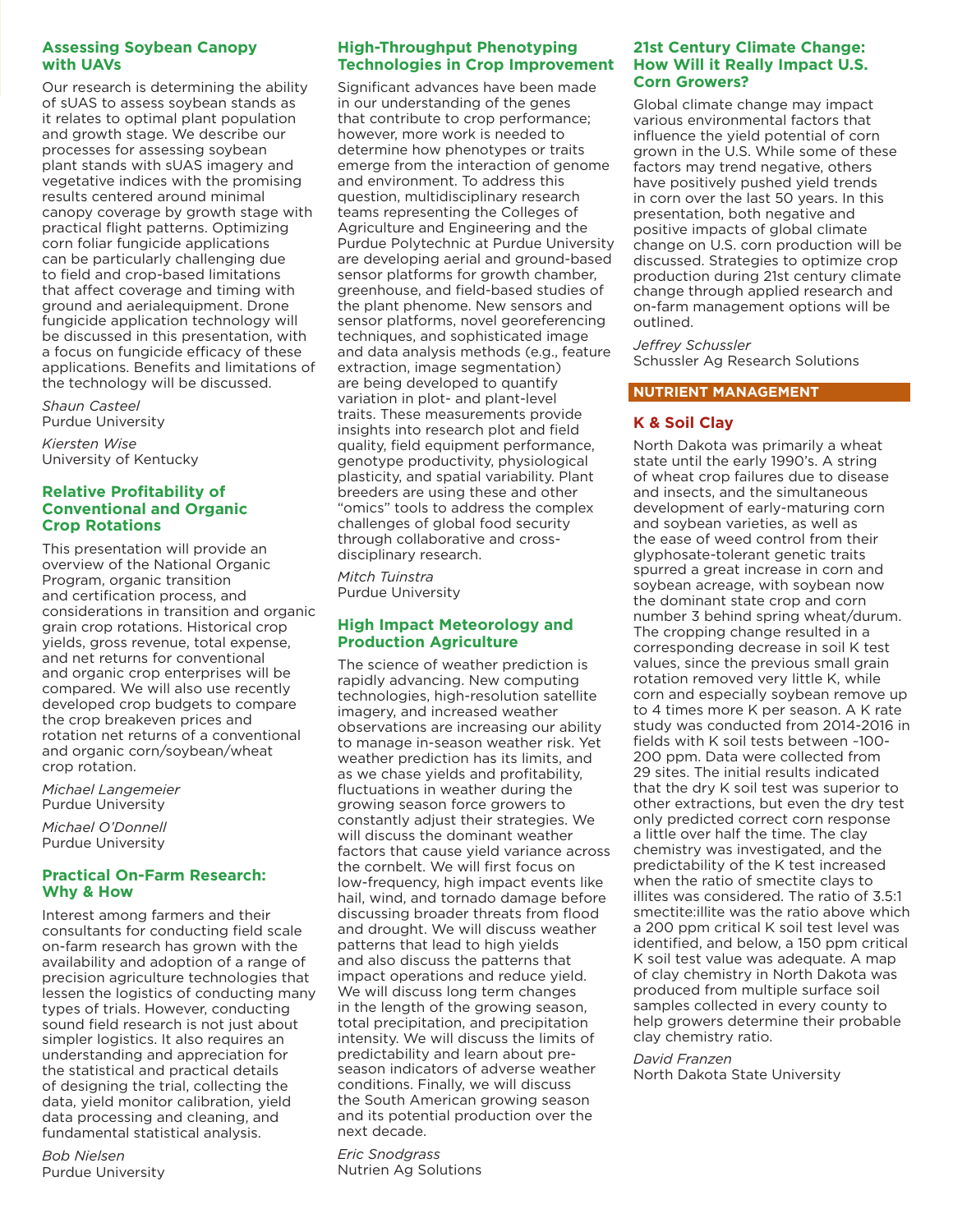#### **Practical Approaches to 4R Certification: What Should I Expect? How Do I Get Ready?**

This presentation will give detailed guidance on what a 4R certification audit looks like and how to prepare for this voluntary process. The 15 core requirements that are common to any geography will be covered, with special attention paid to requirements that are unique to Indiana and/or Ohio. The emphasis will be on practical tips and ideas that have proven useful for current 4R certified participants. In addition, a "big-picture" outlook will be laid out, to help with the many gray areas that can occur during an audit.

*Mark Fritz* Ohio AgriBusiness Association

#### **Strategies to Address Variability in Nitrogen Management**

Corn nitrogen requirement varies in both space and time. We should understand the components of nitrogen fertilizer requirement, soil nitrogen processes, and nitrogen fertilizer response to develop a strategy that addresses the variability in requirement. This presentation will discuss strategies and tools currently available and ongoing research.

*Josh McGrath* University of Kentucky

#### **Legacy Effects of Nitrogen Inputs on Crop Productivity and Fertilizer Nitrogen Use Efficiency**

Nitrogen fertilization is critical to maximize corn productivity and replace nitrogen removed during harvest. Because nitrogen fertilizer inputs increase corn growth and residue return to the soil, agronomic optimum nitrogen fertilizer inputs help to sustain or increase soil organic matter over time, which may improve soil functioning. In this session, we will discuss how nitrogen fertilizer inputs affect soil organic matter levels, soil productivity, and fertilizer N recovery in continuous corn and corn-soybean systems.

*Hanna Poffenbarger* University of Kentucky

#### **Managing Manure Nutrients**

Best management practices for the use of manure nutrients from an economic and environmental standpoint are discussed with emphasis on nitrogen and phosphorus. Changes to the Tri-State Fertilizer recommendations that will impact manure P management will be presented. Adjustments for the pre-sidedress nitrate test will be shown to adapt it to the current experimentbased nitrogen recommendation system. The meaning of different levels of the late-season stalk nitrate test will also be discussed.

*Jim Camberato* Purdue University

#### **Hybrid Differences in Nutrient Uptake**

Corn hybrids change rapidly and most Corn Belt hybrids have a 2-3 year commercial lifespan. Seed company claims often suggest, based on their internal research or grower field experiences, that certain hybrids respond more to higher rates of fertilizers than others. There are also known hybrid differences in grain nutrient concentrations, and therefore in actual crop removal at particular yield levels. In this talk I will review preliminary evidence for possible hybrid differences in total nutrients taken up and in how the nutrients are allocated within corn plants at maturity. I will also briefly look at plant population impacts on nutrient uptake and nutrient partitioning during the growing season. Hybrid differences, if they are substantial, could have implications for optimum management assumptions for fertilizer applications. Public sector research on these hybrid by fertilizer management questions is very limited, but our recent preliminary investigations may provide some helpful clues to 4R nutrient recommendations for corn.

*Tony Vyn* Purdue University

#### **Fertilizer Decisions – Agronomic to Economic**

This presentation will cover economic considerations for agronomic decisions. The focus will be on nitrogen, phosphorus, and potassium exclusively.

*Robert Mullen* Nutrien

#### **Nitrogen Fixation: New Opportunities & Potential Contributions to your Cropping System Nitrogen Budget & Fertilizer Needs**

Would you like to produce 15% more corn with 30% less nitrogen fertilizer? In the upper Midwest, that is the average difference in grain yield and optimum nitrogen fertilizer rate between corn following corn and corn following soybeans. Where does this yield and nitrogen come from? The soybean nitrogen credit? We will explore the source of the soybean nitrogen credit and opportunities for biological fixation of atmospheric nitrogen to contribute to your nitrogen needs.

*Mike Castellano* Iowa State University

#### **PEST MANAGEMENT**

#### **Principles of Fungicide Resistance in Field Crops**

Fungicides are an important tool for managing the threat of losses due to plant diseases. Unfortunately, the use of fungicides can lead to the selection of strains of plant pathogenic fungi that are resistant or less sensitive to the fungicides. This presentation will focus on the basic principles of fungicide resistance and will provide a case example of the frogeye leaf spot pathogen of soybean and its resistance to fungicides. Best management practices for delaying or slowing the selection of fungicide-resistant plant pathogenic fungi also will be discussed.

*Carl Bradley* University of Kentucky

#### **Soybean Gall Midge: Understanding a New & Emerging Pest of Soybean in the Midwest**

This presentation will focus on the geographic distribution of soybean gall midge, its impact on soybean, scouting tips, and management challenges. As a new pest of soybean, the lack of knowledge on its biology, ecology and environmental interactions makes it difficult to define solid strategies for mitigating injury. Although soybean gall midge has not yet been detected in Indiana, it is critical to be aware of the insect's symptoms and distribution of injury in the field.

*Justin McMechan*

University of Nebraska - Lincoln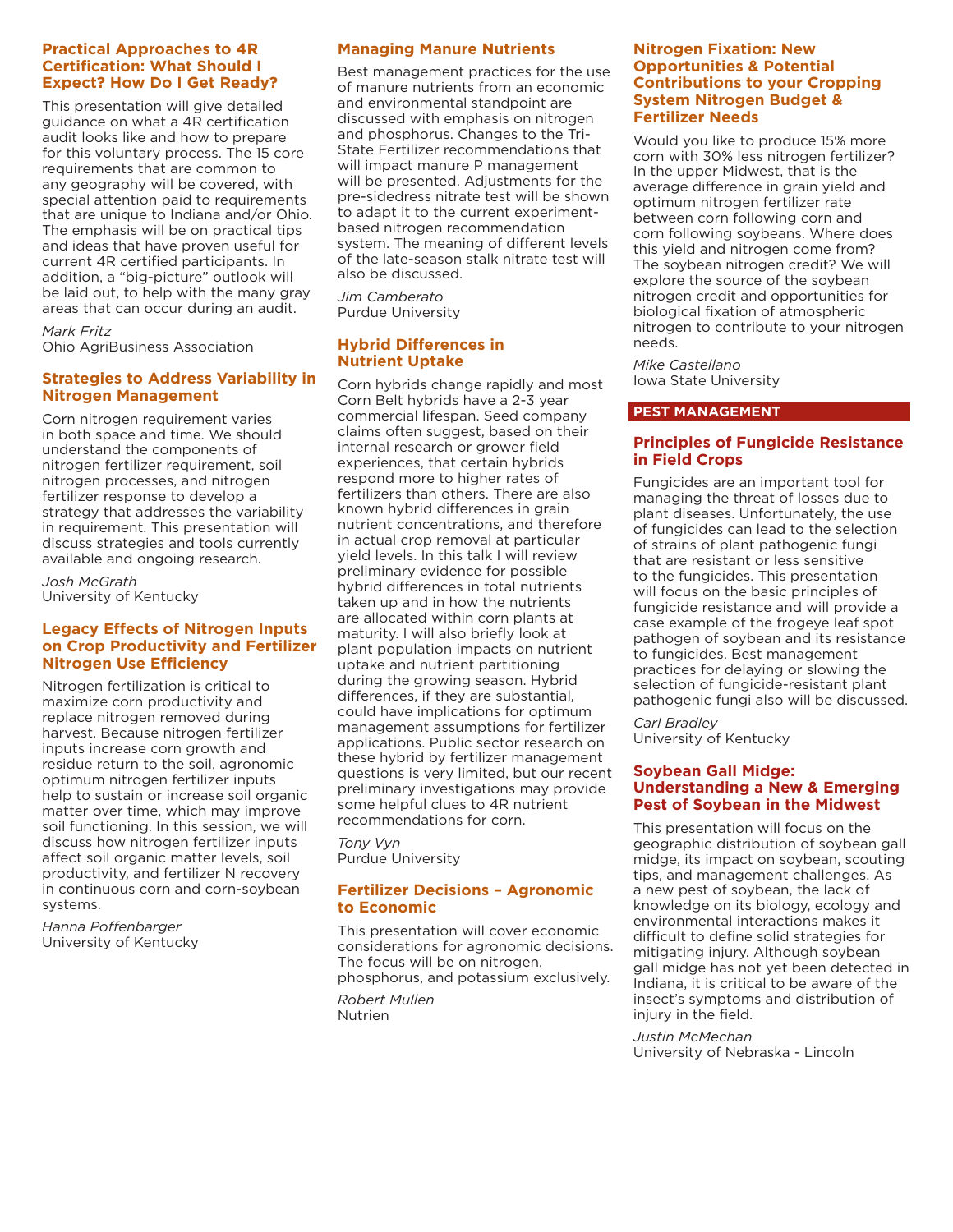#### **Insect Management in Rye Cover Crops**

Rye cover crop adoption has increased in recent years as a mechanism to reduce erosion, improve soil health, and mitigate nutrient losses. This talk will focus on the insect management implications of rye adoption (specifically winter or cereal rye), including impacts on pests and beneficial arthropods. Preliminary results will be presented from a series of field studies conducted in Illinois to survey cover crop fields for insect damage, pest species, and beneficials. In addition, the implications of practices such as spring termination timing will be discussed, as well as management recommendations for specific pests.

*Nick Seiter* University of Illinois

#### **Update on Weed Suppression with Cover Crops**

Farmers in the eastern cornbelt are faced with the increasing challenge of controlling weeds that are resistant to more than one herbicide side of action. Over the next 5 years, I believe we will need to incorporate more mechanical cultural and weed control tactics into our currently used herbicide programs. In this presentation I will share results from our research program on the incorporation of cover crops with traditional weed control tactics.

*Bill Johnson* Purdue University

#### **Tar spot of corn: An update on research in Indiana**

Tar spot of corn, caused by Phyllachora maydis, is a newly established disease in Indiana corn. It has had significant yield impacts on corn production in Indiana. The 2018 tar spot epidemic was the first time yield losses were documented in the U.S. Prior to this epidemic; no field research had been done in North American for tar spot. A summary of our experiences in Indiana will be presented, including an update on 2020 research, as we continue to improve our understanding of this new disease in corn.

*Darcy Telenko* Purdue University

#### **Protecting Crop Yield: Weed Control Dos and Don'ts**

The economic sustainability of any farm is dependent on maximizing crop yield. The number one pest that impacts yield is weeds. Several factors can affect a crops ability to compete with weeds: variety selection, planting date, row width, and plant population. Additionally, weed type, density, and time of weed emergence can influence yield. This session will focus on management strategies that will maximize weed control without impacting yield.

*Christy Sprague* Michigan State University

#### **Comparison of Dicamba & 2, 4-D Choline Off-Target Movement and Sensitivity to High-Value Specialty Crops**

Both the Xtend and Enlist soybean systems have key herbicide and trait approvals for the 2021 season. One popular discussion point of these systems continues to be the potential for off-target movement (OTM) of the improved dicamba formulations versus 2,4-D choline. This presentation will share recent research comparing OTM of these herbicides and the sensitivity of high-value specialty crops to dicamba and 2,4-D.

*Stephen Meyers* Purdue University

*Bryan Young* Purdue University

#### **SPECIALTY SESSION**

#### **Cropping Systems Strategies for Success in Organics**

This presentation will explore how cropping system strategies can solve and prevent problems in organic grain production systems. A major focus will be overcoming bottlenecks such as inadequate N availability, high weed pressure and tight windows of opportunity for field work that frequently impede success in organics. Novel cropping systems such as solar corridors, intercropping and cover crop based rotational no-till will be explored as well as more traditional practices.

*Joel Gruver* Western Illinois University

#### **No-till Planting Organic Soybean and Wheat into Rolled-Crimped Cover Crops**

No-till planting soybean into rolledcrimped cover crops can be an effective strategy for improving soil health and reducing labor and fuel requirements, but it is important to use a systems approach and adaptive management. Participants will learn about cultural management practices and new tools that can be used to optimize production. New research on no-till planting winter wheat into rolled cover crops and the possibility of extended sequences of no-till crops will also be discussed.

*Matthew Ryan* Cornell University

#### **Intensifying the Use of Cover Crops in Organic Grain Systems in the Midwest**

Cover cropping can positively impact several aspects of a healthy agricultural system, including reducing soil erosion, improving water quality, facilitating weed management, and providing habitat for beneficials and pollinators. However, in the upper Midwest, with its short growing season and unpredictable weather, intensifying cover crops across the rotation can be challenging. In this session, we will discuss some of the strategies we've researched at UW-Madison and how farmers have integrated these practices into their rotations, including interseeding into corn and cereal grains, managing...

*Léa Vereecke* University of Wisconsin Madison

#### **Seed Treatment Equipment**

Seed treating equipment began with the never ending demand for higher yields. Some of the first seed treating equipment were designed by farmers in a barn and now have the capabilities to be run remoting from a phone. Learn about the types of seed treating equipment available today and how it effects the seed industry.

*Travis Anderson* Direct Enterprises

*Ryan Pottinger* Direct Enterprises